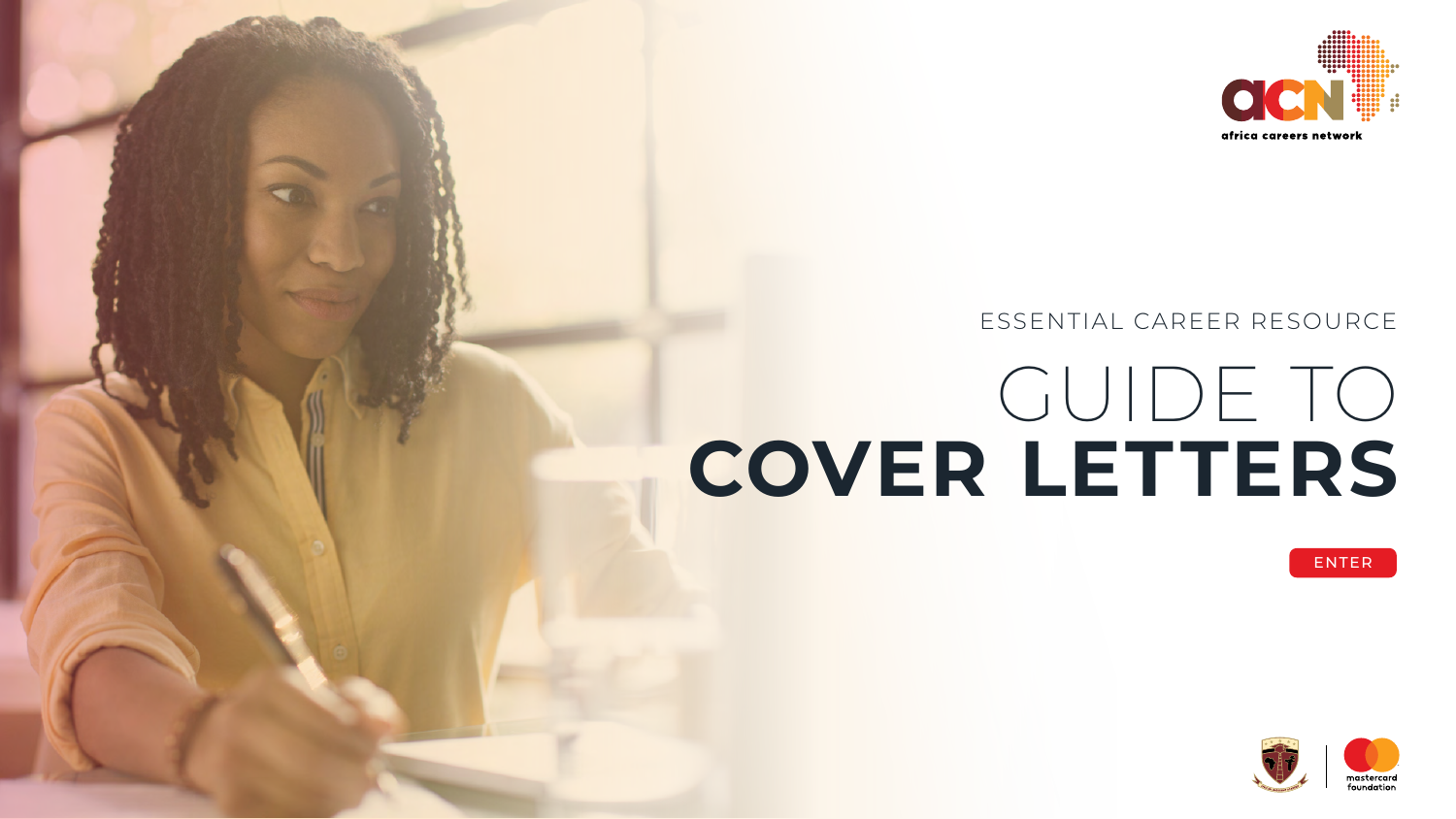## INTRODUCTION





 $\left\{ \varphi \in \mathbb{R} \mid \varphi \in \mathbb{R} \mid \varphi \in \mathbb{R} \right\}$  NEXT >





## **COVER LETTERS ARE YOUR OPPORTUNITY TO:**

<span id="page-1-0"></span>





**Writing your Cover Letter**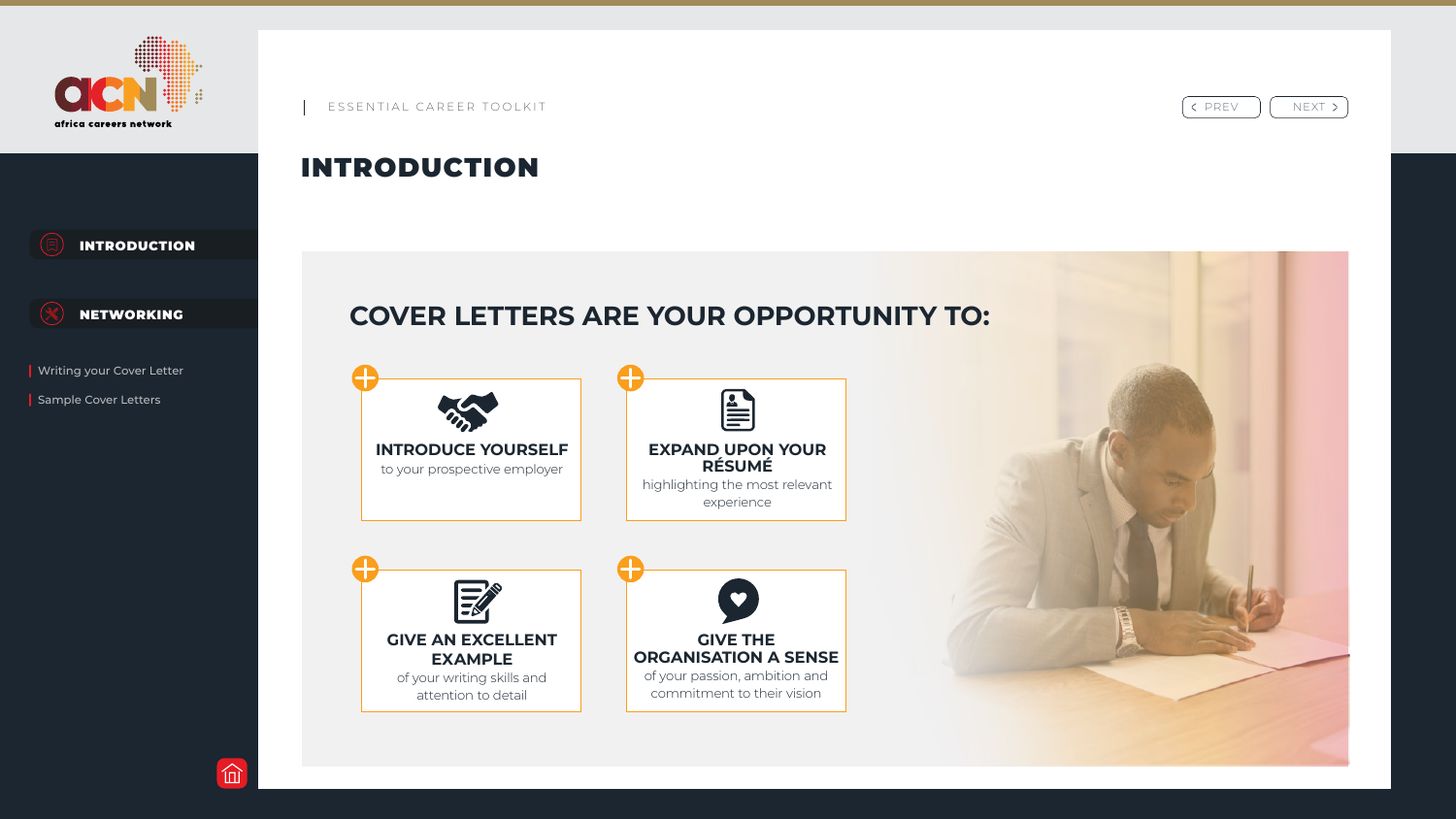## COVER LETTER

 $\mathbb{O}_{\!o}$ 

**Before Writing Community Community Community Community Community Community Community Community Community Community Community Community Community Community Community Community Community Community Community Community Commun** 

## **BEFORE WRITING YOUR COVER LETTER**



< PREV || NEXT >

### **FIND A JOB YOU ARE INTERESTED IN**

Remember, you don't need to meet all of the requirements of the job in order to apply, as long as you have most of them, and can learn the others quickly.

**STEP 1**

### **RESEARCH THE COMPANY AND THE POSITION**

Identify the key skills required for the position

Identify the specific skills you have that would make you a good choice for the positionlearn the others quickly.



## **STEP 2**

### **IN YOUR OWN WORDS, ANSWER THESE 2 QUESTIONS:**

Why do you want to work for this company?

This is a great way to begin your cover letter.

### Why should they hire you?

Prepare 3 clear, concise reasons you would be a good fit for the position. This will be the body of your cover letter.

## **STEP 3**

### **OUTLINE YOUR COVER LETTER**

Using your answers to Step 3, and the Structure on the next page.



## **STEP 4**







**Writing your Cover Letter**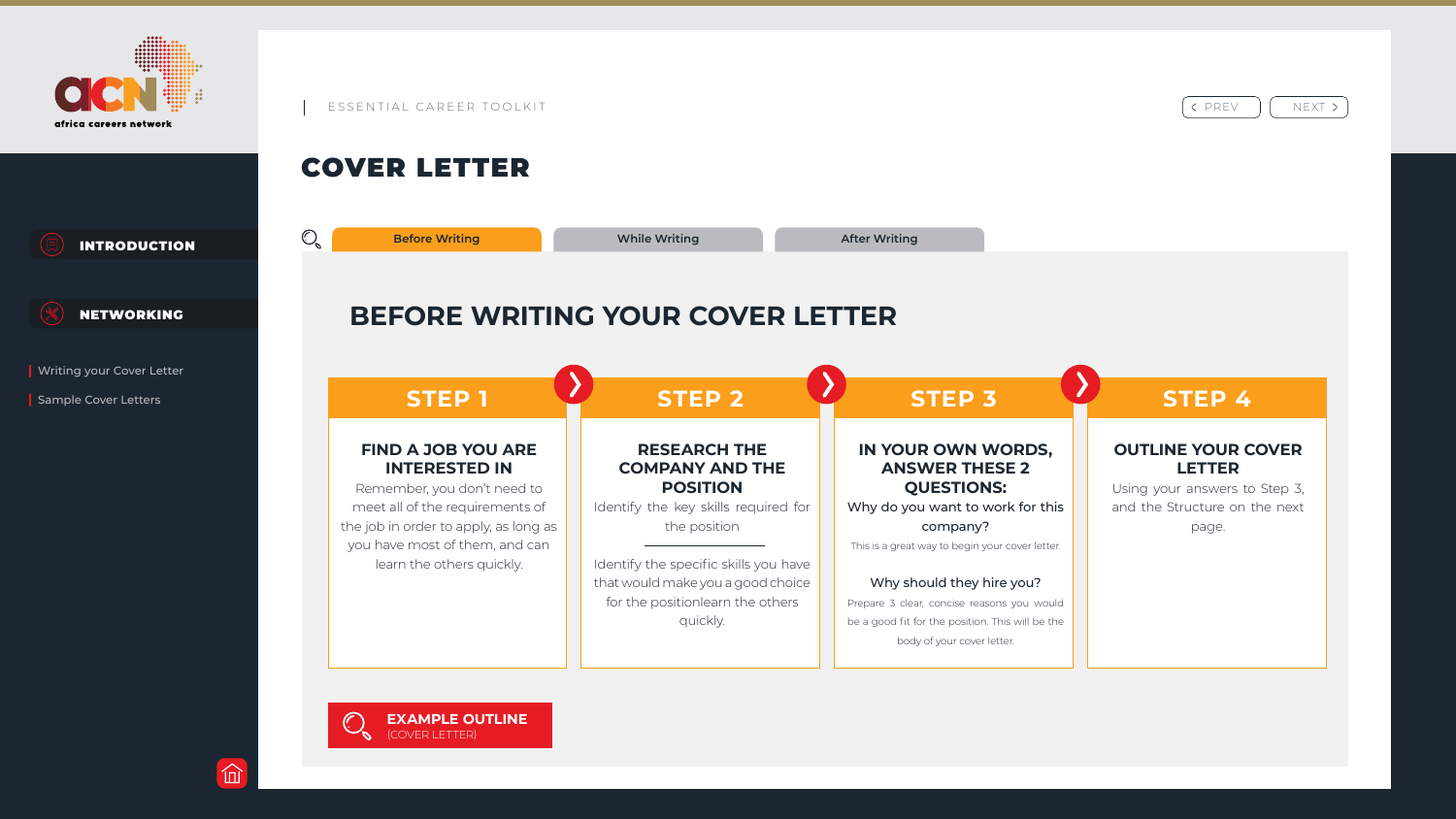**BEFORE WRITING YOUR COVER LETTER: EXAMPLE OUTLINE OPENING PARAGRAPH:**  I'm writing to apply for \_\_\_\_\_\_ position. I believe my experience in \_\_\_\_\_\_, skills in \_\_\_\_\_\_, and passion for \_\_\_ would make me a valuable asset to your team. **Before Writing Community Community Community Community Community Community Community Community Community Community Community Community Community Community Community Community Community Community Community Community Commun** 

**BODY: EXPERIENCE: SKILLS: PASSION:** 1 example for each of the above, showing the impact or results of your work While at [previous company], I had the opportunity to gain experience in exactly the areas outlined in your job description. Most notably… What is the #1 skill required for the job? Show them you have it with a specific example. Most importantly, I am incredible passionate about \_\_\_\_\_\_,

**CONCLUSION:**



< PREV || NEXT >

Thank you for your consideration. I'd love the opportunity to show you more of what I can offer.



## COVER LETTER

 $\mathbb{O}_{\!o}$ 







**Writing your Cover Letter**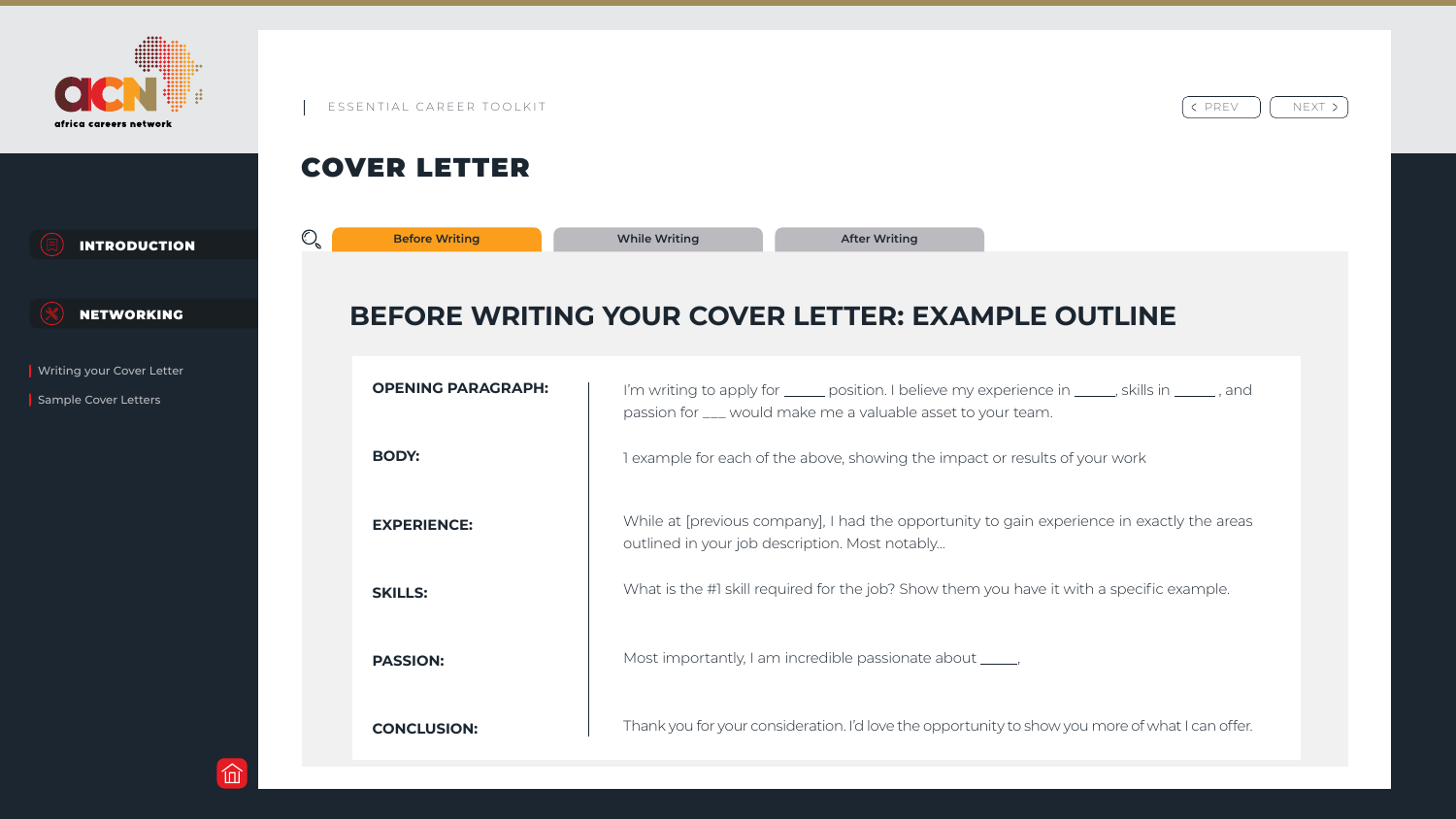## COVER LETTER



Demonstrate what you can offer them!



 $\left\{ \varphi \in \mathbb{R} \mid \varphi \in \mathbb{R} \mid \varphi \in \mathbb{R} \right\}$  NEXT >

## **KEEP IT SHORT AND TO THE POINT**

Avoid unecessary words/ phrases.





## **STEP 6**







Writing your Cover Letter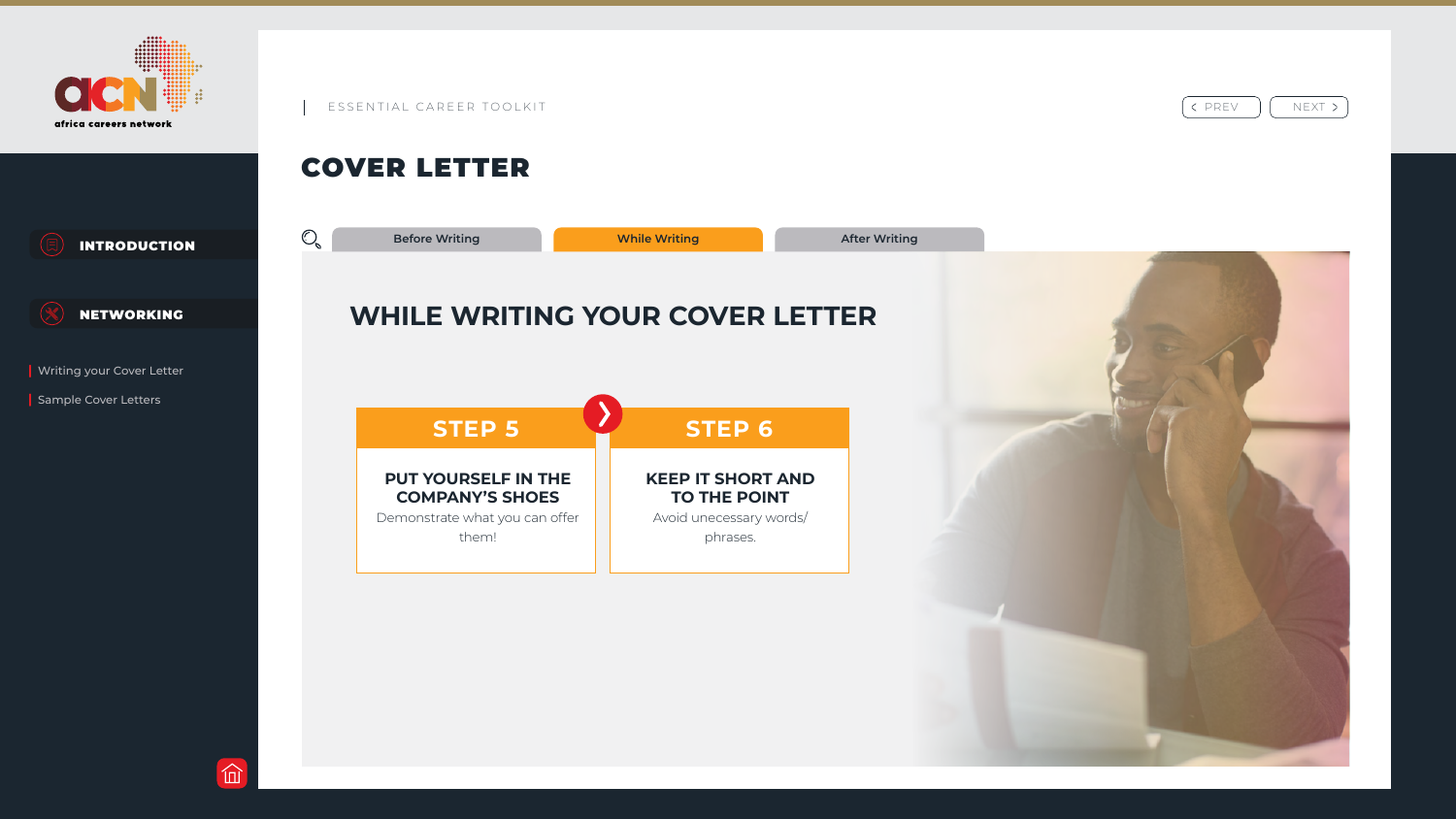## COVER LETTER

 $\mathbb{O}_{\mathcal{O}}$ 

**Before Writing Community Community Community Community Community Community Community Community Community Community Community Community Community Community Community Community Community Community Community Community Commun** 

## **AFTER WRITING YOUR COVER LETTER**

**DOUBLE AND TRIPLE CHECK THE SPELLING, PUNCTUATION AND GRAMMAR**

Your cover letter must be 100% error-free!



 $\left\{ \varphi \in \mathbb{R} \mid \varphi \in \mathbb{R} \mid \varphi \in \mathbb{R} \right\}$  NEXT >

## **STEP 6**

### **GET FEEDBACK FROM PEOPLE YOU TRUST**

Have someone else proofread for errors before submitting.

## **STEP 7**

## **SAVE AND SUBMIT AS PDF**

Double check the formatting after PDF-ing!





## **STEP 8**







**Writing your Cover Letter**